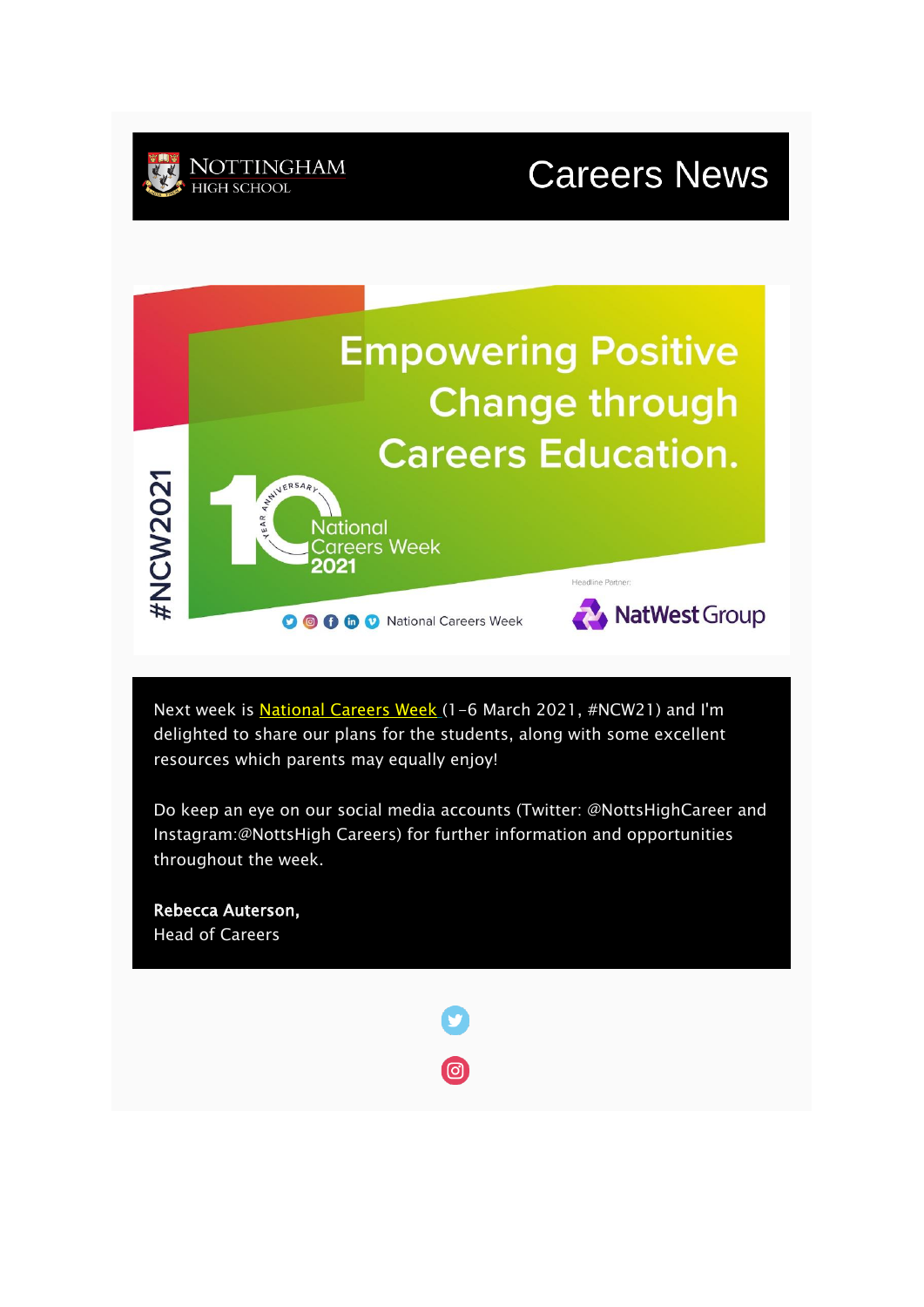### Our Programme of Events

### #NCW21 - Monday

The week starts with an assembly about people, including excerpts from recent careers talks and ideas from the books below.

We tend to describe success in terms of individual achievement, yet often there are very different stories to be told when the wider picture is considered.

Networking, communication skills, teamwork are employability buzz-words, but what do they mean in a school setting?

#### **Recommended reading:**

**Grit** by Angela Duckworth **Outliers** by Malcolm Gladwell



#NCW21 - Tuesday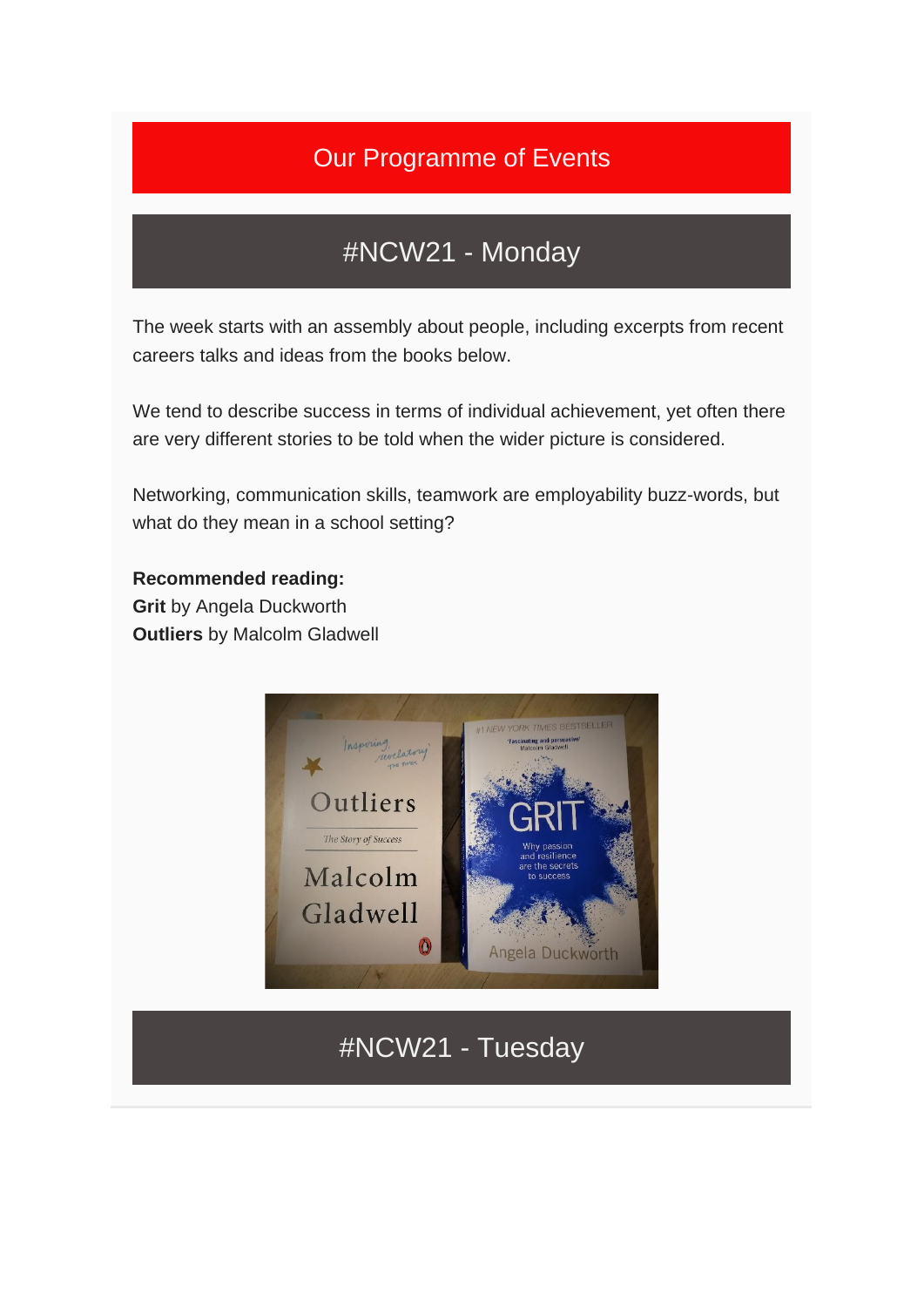





Our first Careers talk for #NCW21 takes place on Tuesday lunchtime, with **Jon Aslin** (ON 1971-81) joining us to talk about STEM careers. Jon studied Production Engineering at the University of Birmingham and has since undertaken a number of diverse roles in both engineering and e-commerce. He has worked for the RAF reserves as an Intelligence Officer and is now a Climate Reality Project Leader, helping businesses and individuals become more sustainable.

Students can join the talk using this code at 1:15pm on Tuesday: <https://meet.google.com/rmi-jkto-kct>



Years 8-12 will be adding skills to update their [Morrisby](http://www.morrisby.com/) accounts today. Referring to eight skills from the [SkillsBuilder](http://www.skillsbuilder.org/) foundation, students will log their extra curricular activities and think about the skills they develop by doing them. Popular activities include sports, drama, music, volunteering and work experience.

Students in year 7 will enjoy the resources from careers website www.icould.com including the Buzz Quiz.

Students in years 12 and 13 will be making sure their CVs are updated to include their latest achievements.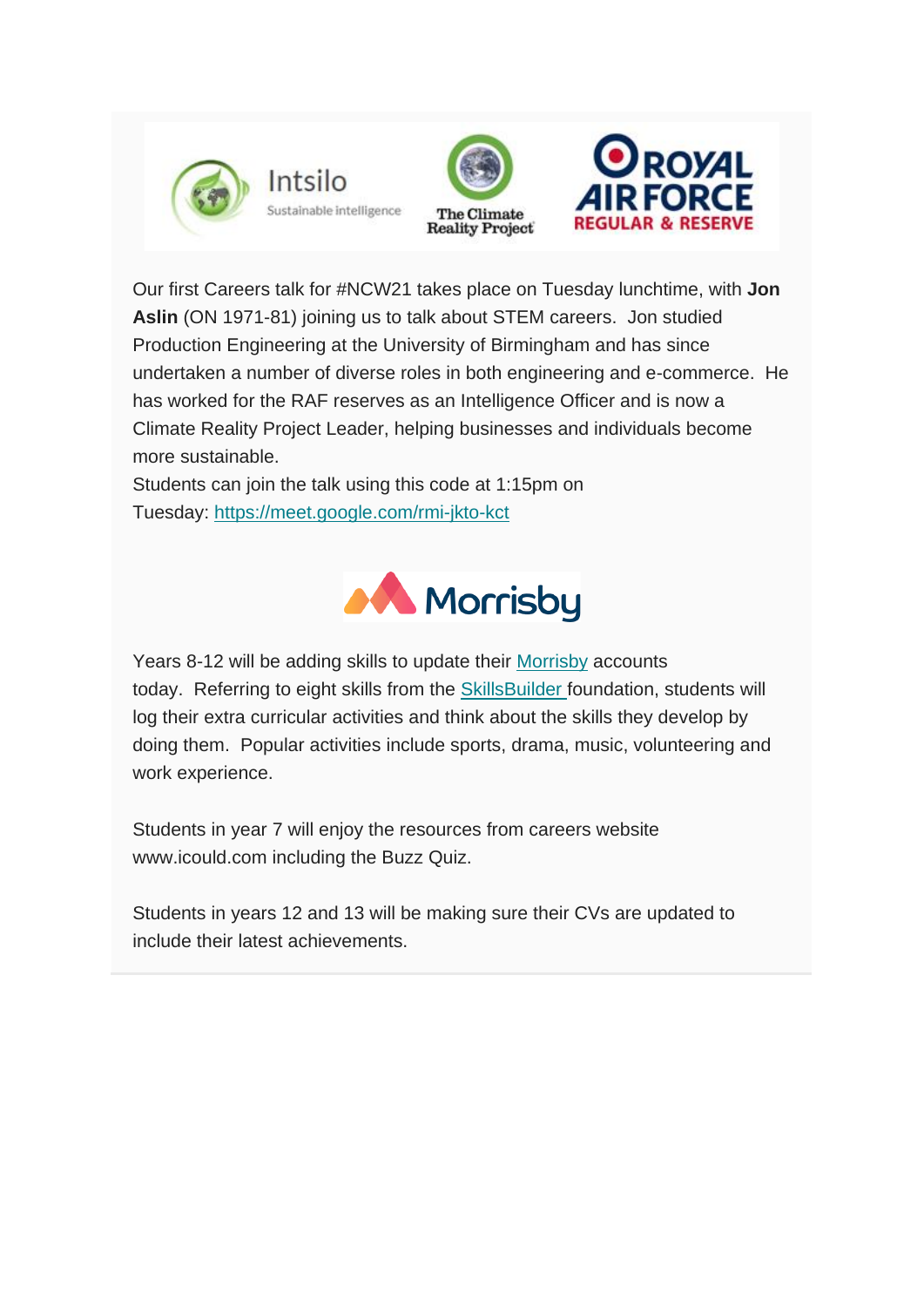

# **Skills Builder**

Developing essential skills throughout the curriculum and through extra-curricular activities



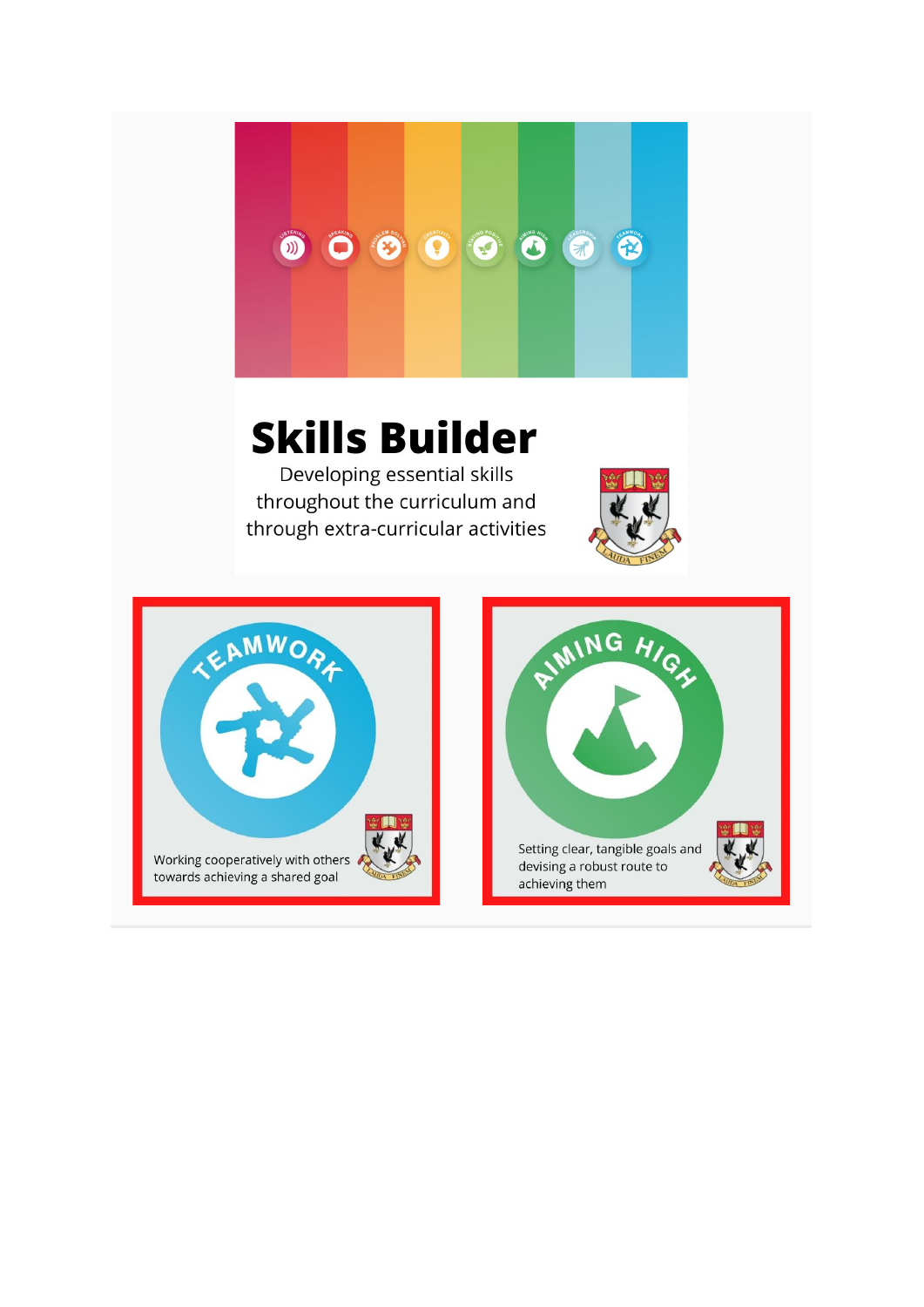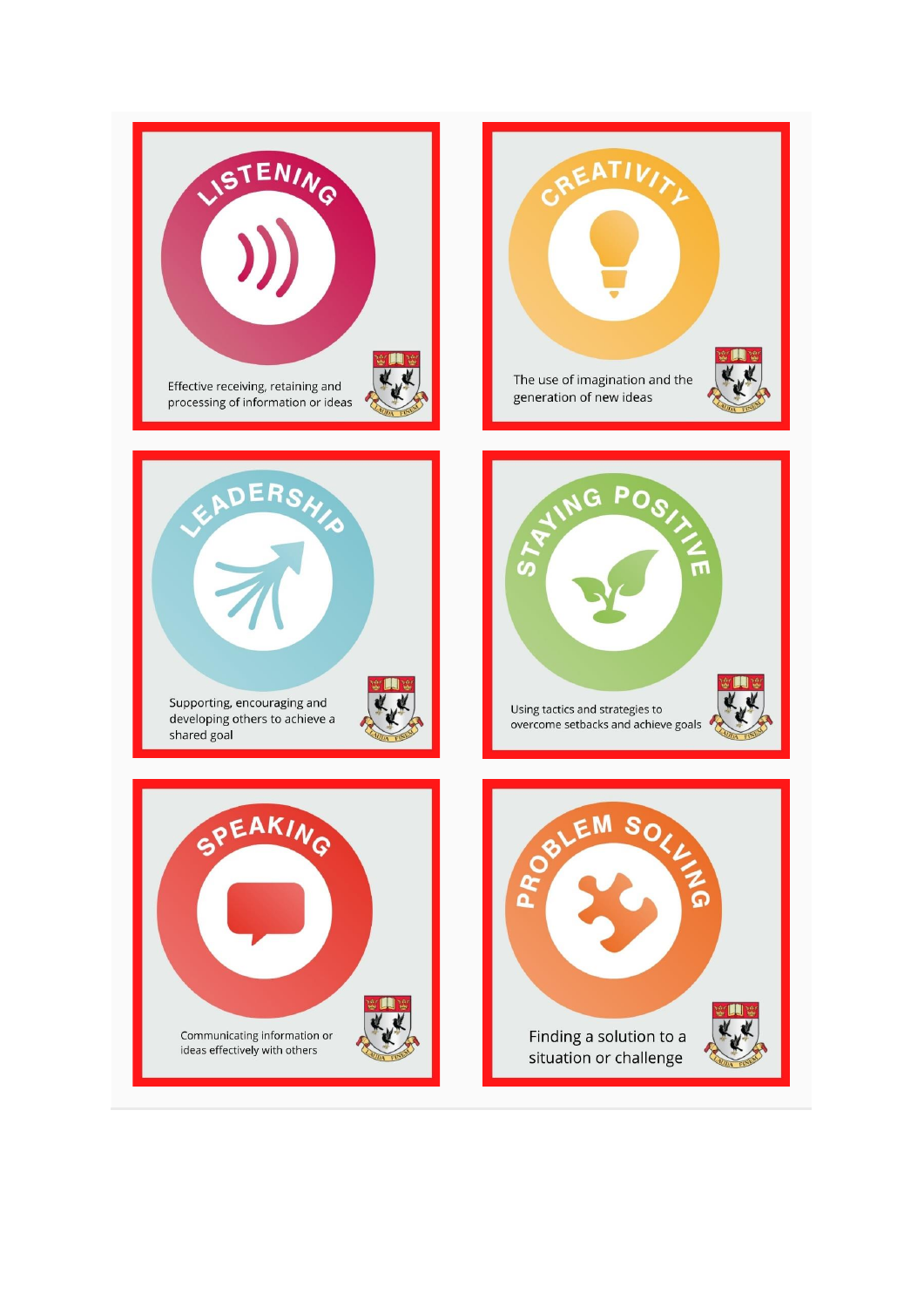### #NCW21 - Wednesday

Today we think about how the world of work might look in another 5 -10 years' time. What new jobs might be available? And how can we know what skills we'll need if the job hasn't even been invented yet?



**Center for** The Future of Work



**Cognizant** offers a fascinating insight into the [future world of work,](https://www.cognizant.com/futureofwork/21-jobs) with articles and videos profiling possible jobs of the future. They are great fun to imagine and really give a good idea of many areas that could open up. Click to watch the 6min video of **[21 Jobs of the Future](https://www.youtube.com/watch?v=-_GZoNekBOQ)** and click here for their [second video](https://www.cognizant.com/futureofwork/video/21-more-jobs-of-the-future-video) in this series which pupils will be watching as part of #NCW21, profiling a further 21 jobs which might exist before long.



With their parents' support, students over the age of 16 may wish to create LinkedIn accounts and profiles today, to start exploring the professional world and building their network and professional interests. The minimum age for using LinkedIn is 16 years old. Please note that teachers are not permitted to 'connect' to current students for safeguarding reasons. If students or parents have any concerns about online safety, they should contact their child's Tutor for support.

We are also delighted to welcome **Harry Smith** (ON 2005-16) to talk to us about studying **Politics, Philosophy and Economics** at Exeter and then joining **investment bank JP Morgan Chase**, where he has been part of their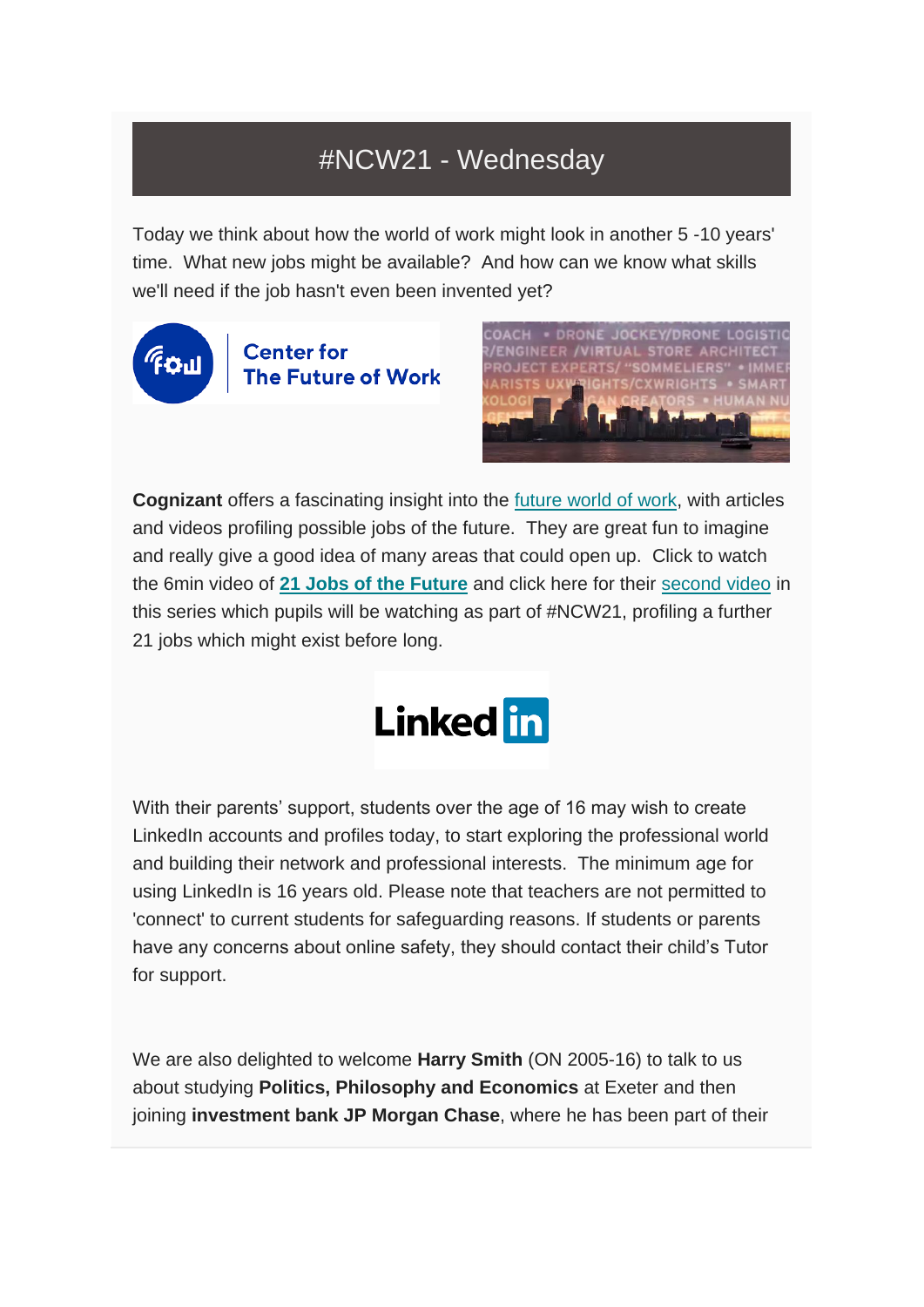graduate scheme for the past 18 months. You can join him at 1:15pm using this link: <https://meet.google.com/pti-hyzf-vrw>



#NCW2021 - Thursday

While years 7-10 enjoy a screen free day, years 11-13 will be encouraged to share their experiences of the workplace, summarising their work experience stories, the reasons they've chosen particular subjects or career paths and their hopes for the future.

We also welcome **Shruthi Madhusuran** (ON 2017-19) back to talk about studying law. Shruthi is now in the second year of her **law degree at King's College London** (below), and is looking forward to sharing her journey so far. Students can join her at 1:15pm using the googlemeet: <https://meet.google.com/pti-hyzf-vrw>



### #NCW21 - Friday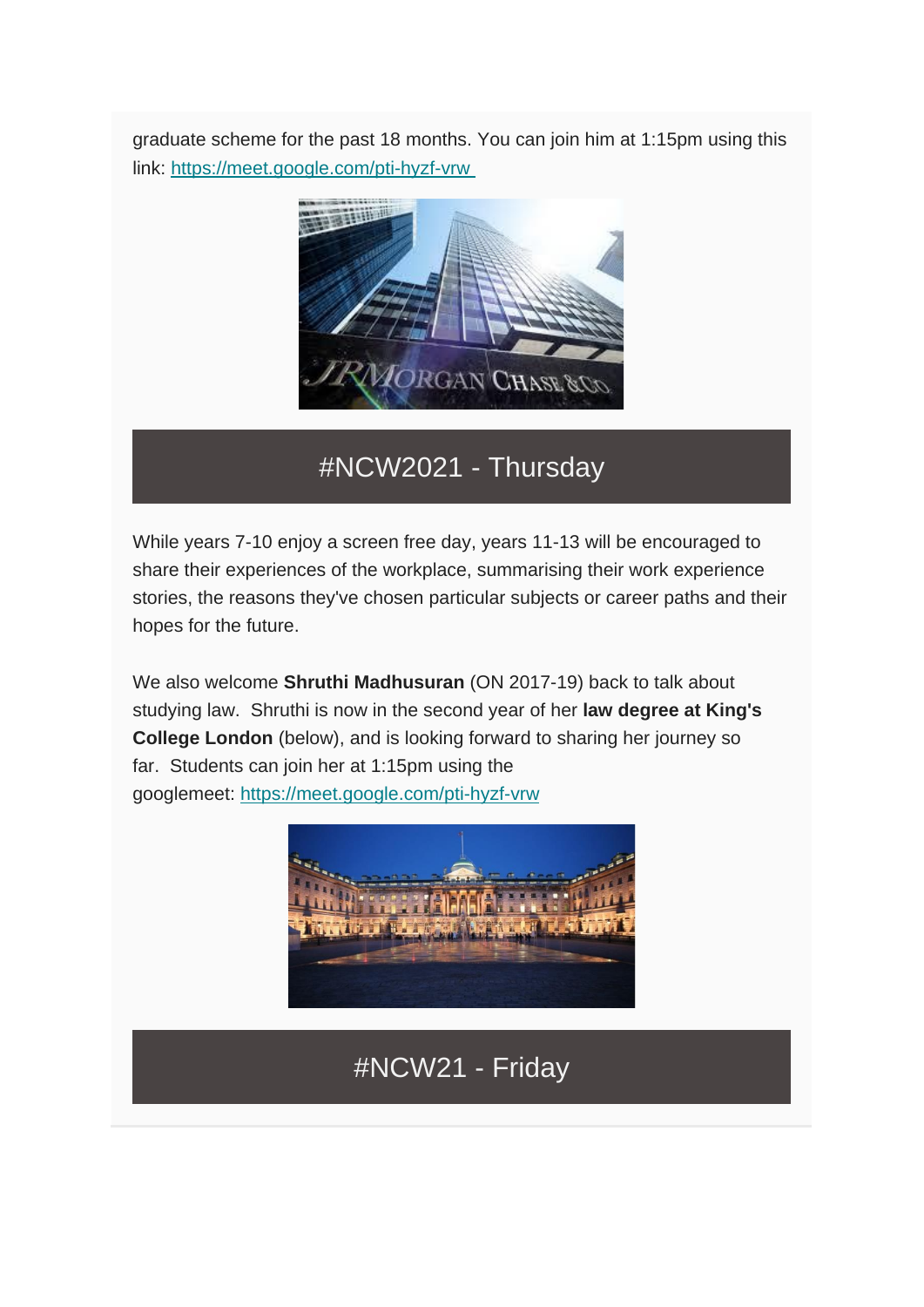Well done for making it this far. We have a fun quiz planned for Friday, where your knowledge of teachers' previous careers and career ambitions will be tested. Make sure you ask lots of questions during lessons this week so you can answer with ease!

Sixth form students will also be introduced to our new practice interview platform, Shortlist.Me.



# **Further Opportunities**

These last few opportunities are for upcoming events which may be of interest. The GT Scholars event is tomorrow (Saturday) and booking for the NCS programme (years 11/12) opens at midnight tomorrow.



#### **Saturday 27 Feb (this weekend) - FREE virtual careers day from GT Scholars**

Hear from a range of speakers about different careers, writing CVs, virtual work experience, understanding your strengths, building a network and a range of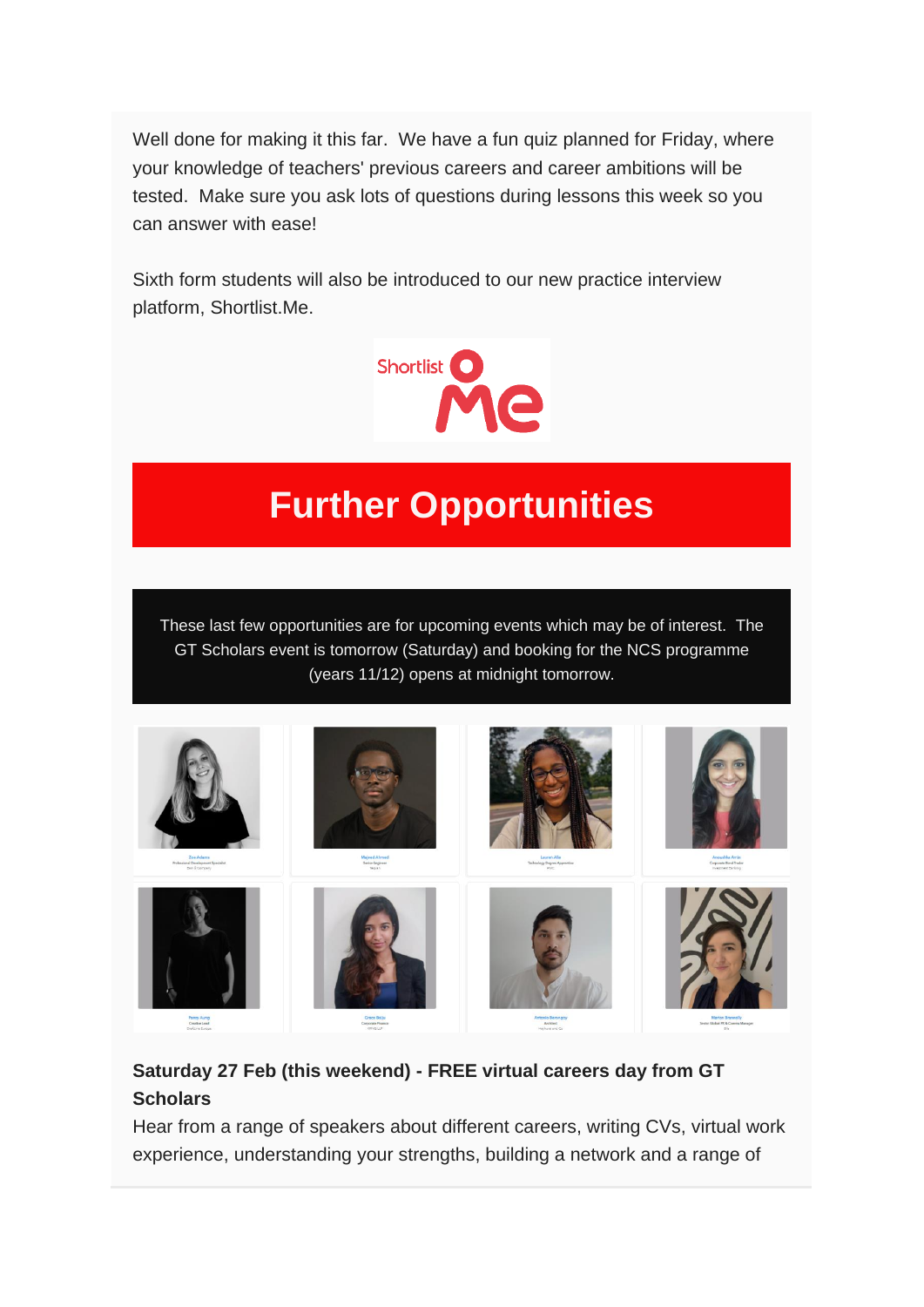other topics.

You can choose to go to as many (or few) talks as interest you. Sign up at: <https://careersummit.gtscholars.org/>



#### **17 March, 12 noon - 6pm**

Join over 100 exhibitors in this free **Virtual Universities Fair** to find out about what's on offer. Students and parents can register at [https://ukunisearch.vfairs.com](https://ukunisearch.vfairs.com/)

Explore all your post-18 options in one place. Universities will include Russell Group, red brick, modern and specialist institutions, as well as colleges and apprenticeship providers. You'll be able to explore exhibition stands, live chat with admissions officers, student ambassadors, academics and recruitment teams to ask any questions you have, view prospectuses and information, and take part in 10 live and interactive webinars in the auditorium.